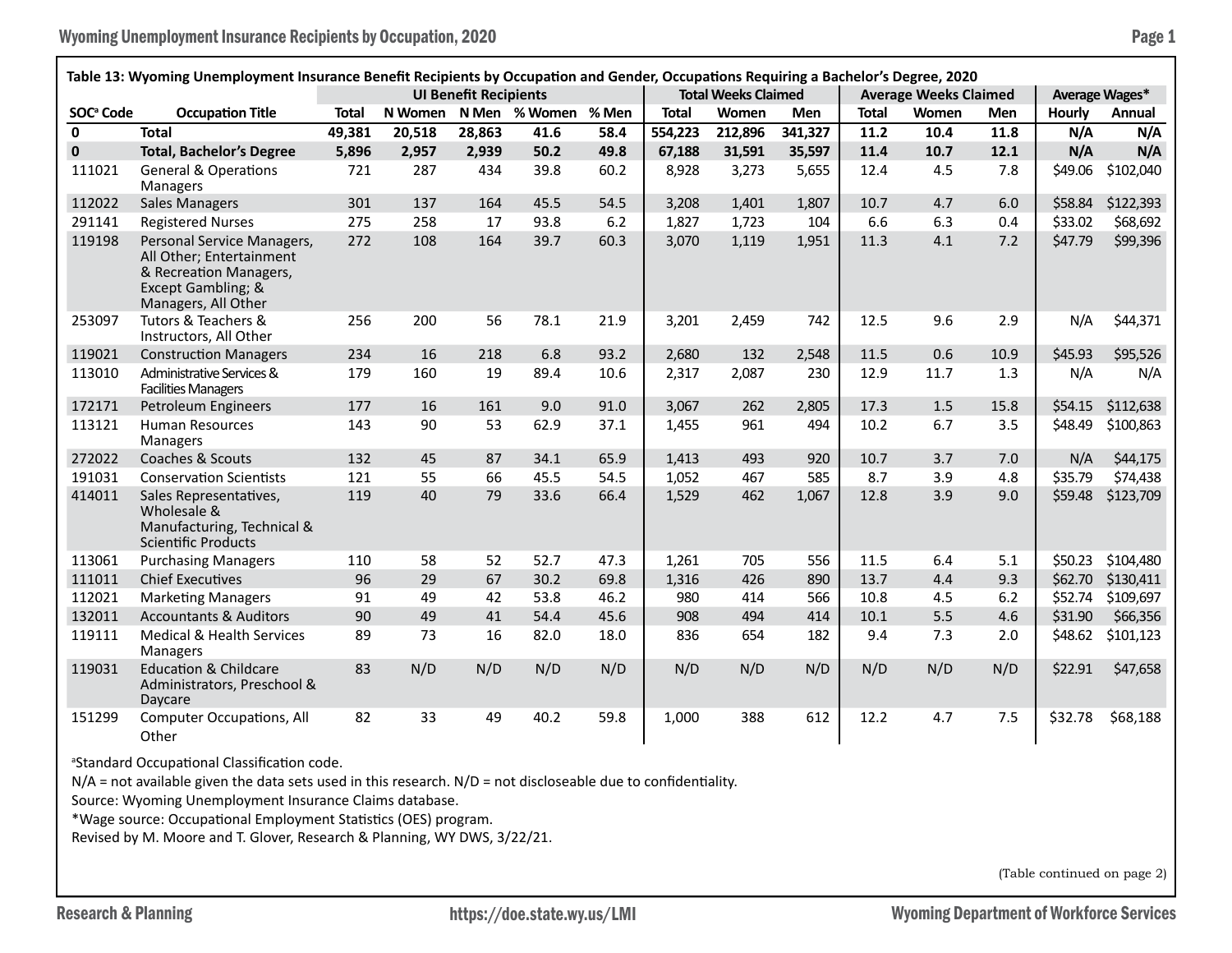### (Table continued from page 1)

**Table 13: Wyoming Unemployment Insurance Benefit Recipients by Occupation and Gender, Occupations Requiring a Bachelor's Degree, 2020**

|                       |                                                                                                    | <b>UI Benefit Recipients</b> |         |                |                     |      | <b>Total Weeks Claimed</b> |       |     | <b>Average Weeks Claimed</b> | Average Wages* |      |               |           |
|-----------------------|----------------------------------------------------------------------------------------------------|------------------------------|---------|----------------|---------------------|------|----------------------------|-------|-----|------------------------------|----------------|------|---------------|-----------|
| SOC <sup>ª</sup> Code | <b>Occupation Title</b>                                                                            | <b>Total</b>                 | N Women |                | N Men % Women % Men |      | <b>Total</b>               | Women | Men | <b>Total</b>                 | Women          | Men  | <b>Hourly</b> | Annual    |
| 131121                | Meeting, Convention, &<br><b>Event Planners</b>                                                    | 75                           | 53      | 22             | 70.7                | 29.3 | 923                        | 635   | 288 | 12.3                         | 8.5            | 3.8  | \$22.91       | \$47,659  |
| 131071                | <b>Human Resources</b><br><b>Specialists</b>                                                       | 72                           | 54      | 18             | 75.0                | 25.0 | 819                        | 608   | 211 | 11.4                         | 8.4            | 2.9  | \$27.69       | \$57,600  |
| 131020                | <b>Buyers &amp; Purchasing Agents</b>                                                              | 71                           | 47      | 24             | 66.2                | 33.8 | 817                        | 588   | 229 | 11.5                         | 8.3            | 3.2  | N/A           | N/A       |
| 131198                | <b>Project Management</b><br>Specialists & Business<br><b>Operations Specialists, All</b><br>Other | 70                           | 40      | 30             | 57.1                | 42.9 | 710                        | 423   | 287 | 10.1                         | $6.0\,$        | 4.1  | \$37.05       | \$77,063  |
| 271024                | <b>Graphic Designers</b>                                                                           | 69                           | 46      | 23             | 66.7                | 33.3 | 834                        | 557   | 277 | 12.1                         | 8.1            | 4.0  | \$19.13       | \$39,794  |
| 113031                | <b>Financial Managers</b>                                                                          | 58                           | 29      | 29             | 50.0                | 50.0 | 730                        | 340   | 390 | 12.6                         | 5.9            | 6.7  | \$57.16       | \$118,894 |
| 211021                | Child, Family, & School<br><b>Social Workers</b>                                                   | 56                           | 52      | $\overline{4}$ | 92.9                | 7.1  | 575                        | 536   | 39  | 10.3                         | 9.6            | 0.7  | \$23.81       | \$49,529  |
| 191023                | Zoologists & Wildlife<br><b>Biologists</b>                                                         | 51                           | 26      | 25             | 51.0                | 49.0 | 449                        | 184   | 265 | 8.8                          | 3.6            | 5.2  | \$30.26       | \$62,945  |
| 171022                | Surveyors                                                                                          | 48                           | 6       | 42             | 12.5                | 87.5 | 609                        | 94    | 515 | 12.7                         | 2.0            | 10.7 | \$31.89       | \$66,332  |
| 252052                | Special Education Teachers,<br>Kindergarten, & Elementary<br>School                                | 46                           | 41      | 5              | 89.1                | 10.9 | 491                        | 435   | 56  | 10.7                         | 9.5            | 1.2  | N/A           | \$61,073  |
| 211018                | Substance abuse,<br>behavioral disorder, &<br>mental health counselors                             | 46                           | 35      | 11             | 76.1                | 23.9 | 358                        | 255   | 103 | 7.8                          | 5.5            | 2.2  | \$25.96       | \$53,991  |
| 131075                | <b>Labor Relations Specialists</b>                                                                 | 46                           | 9       | 37             | 19.6                | 80.4 | 564                        | 121   | 443 | 12.3                         | 2.6            | 9.6  | \$33.92       | \$70,554  |
| 113051                | <b>Industrial Production</b><br><b>Managers</b>                                                    | 46                           | 5       | 41             | 10.9                | 89.1 | 678                        | 61    | 617 | 14.7                         | 1.3            | 13.4 | \$62.56       | \$130,127 |
| 194021                | <b>Biological Technicians</b>                                                                      | 45                           | 23      | 22             | 51.1                | 48.9 | 426                        | 217   | 209 | 9.5                          | 4.8            | 4.6  | \$21.36       | \$44,434  |
| 172141                | <b>Mechanical Engineers</b>                                                                        | 44                           | 6       | 38             | 13.6                | 86.4 | 583                        | 48    | 535 | 13.3                         | 1.1            | 12.2 | \$41.54       | \$86,408  |
| 131111                | <b>Management Analysts</b>                                                                         | 42                           | 16      | 26             | 38.1                | 61.9 | 449                        | 185   | 264 | 10.7                         | 4.4            | 6.3  | \$46.39       | \$96,497  |
| 272012                | <b>Producers &amp; Directors</b>                                                                   | 41                           | 18      | 23             | 43.9                | 56.1 | 508                        | 197   | 311 | 12.4                         | 4.8            | 7.6  | \$24.45       | \$50,865  |
| 131151                | Training & Development<br>Specialists                                                              | 40                           | 23      | 17             | 57.5                | 42.5 | 487                        | 301   | 186 | 12.2                         | 7.5            | 4.7  | \$32.80       | \$68,231  |

a Standard Occupational Classification code.

 $N/A$  = not available given the data sets used in this research.  $N/D$  = not discloseable due to confidentiality.

Source: Wyoming Unemployment Insurance Claims database.

\*Wage source: Occupational Employment Statistics (OES) program.

Revised by M. Moore and T. Glover, Research & Planning, WY DWS, 3/22/21.

(Table continued on page 3)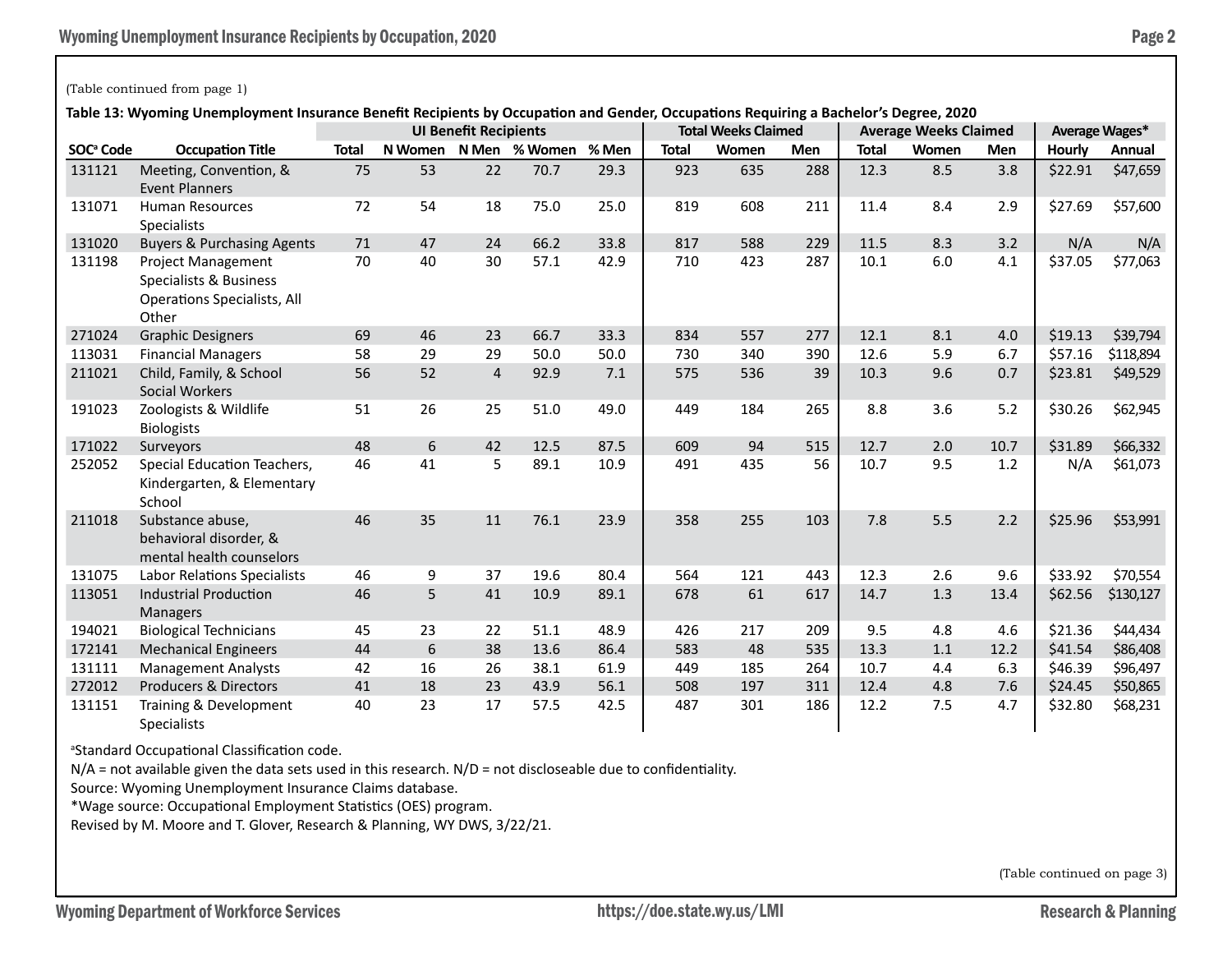## (Table continued from page 2)

**Table 13: Wyoming Unemployment Insurance Benefit Recipients by Occupation and Gender, Occupations Requiring a Bachelor's Degree, 2020**

|                       |                                                                                     | wyoming onemployment modiance benent necipients by occupation and ocnuer, occupations negaming a bachelor s begree, zozo<br><b>UI Benefit Recipients</b> |    |                |                       |       | <b>Total Weeks Claimed</b> |       |            | <b>Average Weeks Claimed</b> | Average Wages* |            |               |                   |
|-----------------------|-------------------------------------------------------------------------------------|----------------------------------------------------------------------------------------------------------------------------------------------------------|----|----------------|-----------------------|-------|----------------------------|-------|------------|------------------------------|----------------|------------|---------------|-------------------|
| SOC <sup>ª</sup> Code | <b>Occupation Title</b>                                                             | <b>Total</b>                                                                                                                                             |    |                | N Women N Men % Women | % Men | <b>Total</b>               | Women | <b>Men</b> | <b>Total</b>                 | Women          | <b>Men</b> | <b>Hourly</b> | Annual            |
| 192042                | Geoscientists, Except<br>Hydrologists & Geographers                                 | 40                                                                                                                                                       | 9  | 31             | 22.5                  | 77.5  | 521                        | 112   | 409        | 13.0                         | 2.8            | 10.2       | \$36.75       | \$76,443          |
| 252021                | <b>Elementary School</b><br>Teachers, Except Special<br>Education                   | 39                                                                                                                                                       | 36 | 3              | 92.3                  | 7.7   | 360                        | 341   | 19         | 9.2                          | 8.7            | 0.5        | N/A           | \$58,940          |
| 271013                | Fine Artists, Including<br>Painters, Sculptors, &<br><b>Illustrators</b>            | 39                                                                                                                                                       | 20 | 19             | 51.3                  | 48.7  | 384                        | 228   | 156        | 9.8                          | 5.8            | 4.0        | N/A           | N/A               |
| 273031                | <b>Public Relations Specialists</b>                                                 | 35                                                                                                                                                       | 25 | 10             | 71.4                  | 28.6  | 407                        | 266   | 141        | 11.6                         | 7.6            | 4.0        | \$29.30       | \$60,935          |
| 252051                | Special Education Teachers,<br>Preschool                                            | 34                                                                                                                                                       | 30 | $\overline{4}$ | 88.2                  | 11.8  | 320                        | 280   | 40         | 9.4                          | 8.2            | 1.2        | N/A           | \$65,994          |
| 119151                | Social & Community Service<br>Managers                                              | 32                                                                                                                                                       | 24 | 8              | 75.0                  | 25.0  | 374                        | 306   | 68         | 11.7                         | 9.6            | 2.1        | \$29.28       | \$60,893          |
| 131161                | Market Research Analysts &<br><b>Marketing Specialists</b>                          | 31                                                                                                                                                       | 21 | 10             | 67.7                  | 32.3  | 328                        | 231   | 97         | 10.6                         | 7.5            | 3.1        | \$26.57       | \$55,275          |
| 113021                | Computer & Information<br><b>Systems Managers</b>                                   | 31                                                                                                                                                       | 13 | 18             | 41.9                  | 58.1  | 361                        | 221   | 140        | 11.6                         | 7.1            | 4.5        |               | \$51.01 \$106,108 |
| 191029                | <b>Biological Scientists, All</b><br>Other                                          | 30                                                                                                                                                       | 14 | 16             | 46.7                  | 53.3  | 248                        | 150   | 98         | 8.3                          | 5.0            | 3.3        | \$34.60       | \$71,959          |
| 172111                | Health & Safety Engineers,<br><b>Except Mining Safety</b><br>Engineers & Inspectors | 29                                                                                                                                                       | 5  | 24             | 17.2                  | 82.8  | 423                        | 75    | 348        | 14.6                         | 2.6            | 12.0       |               | \$52.63 \$109,469 |
| 252031                | Secondary School Teachers,<br><b>Except Special &amp; Vocational</b><br>Education   | 28                                                                                                                                                       | 18 | 10             | 64.3                  | 35.7  | 344                        | 231   | 113        | 12.3                         | 8.3            | 4.0        | N/A           | \$61,397          |
| 151244                | Network & Computer<br><b>Systems Administrators</b>                                 | 27                                                                                                                                                       | 4  | 23             | 14.8                  | 85.2  | 342                        | 43    | 299        | 12.7                         | 1.6            | 11.1       | \$33.97       | \$70,651          |
| 113131                | Training & Development<br><b>Managers</b>                                           | 26                                                                                                                                                       | 13 | 13             | 50.0                  | 50.0  | 340                        | 128   | 212        | 13.1                         | 4.9            | 8.2        | N/A           | N/A               |
| 273043                | <b>Writers &amp; Authors</b>                                                        | 25                                                                                                                                                       | 15 | 10             | 60.0                  | 40.0  | 379                        | 224   | 155        | 15.2                         | 9.0            | $6.2$      | \$22.92       | \$47,673          |
| 151256                | Software Developers &<br><b>Software Quality Assurance</b><br>Analysts & Testers    | 25                                                                                                                                                       | 11 | 14             | 44.0                  | 56.0  | 251                        | 95    | 156        | 10.0                         | 3.8            | $6.2$      | \$42.07       | \$87,512          |

<sup>a</sup>Standard Occupational Classification code.

 $N/A$  = not available given the data sets used in this research.  $N/D$  = not discloseable due to confidentiality.

Source: Wyoming Unemployment Insurance Claims database.

\*Wage source: Occupational Employment Statistics (OES) program.

Revised by M. Moore and T. Glover, Research & Planning, WY DWS, 3/22/21.

(Table continued on page 4)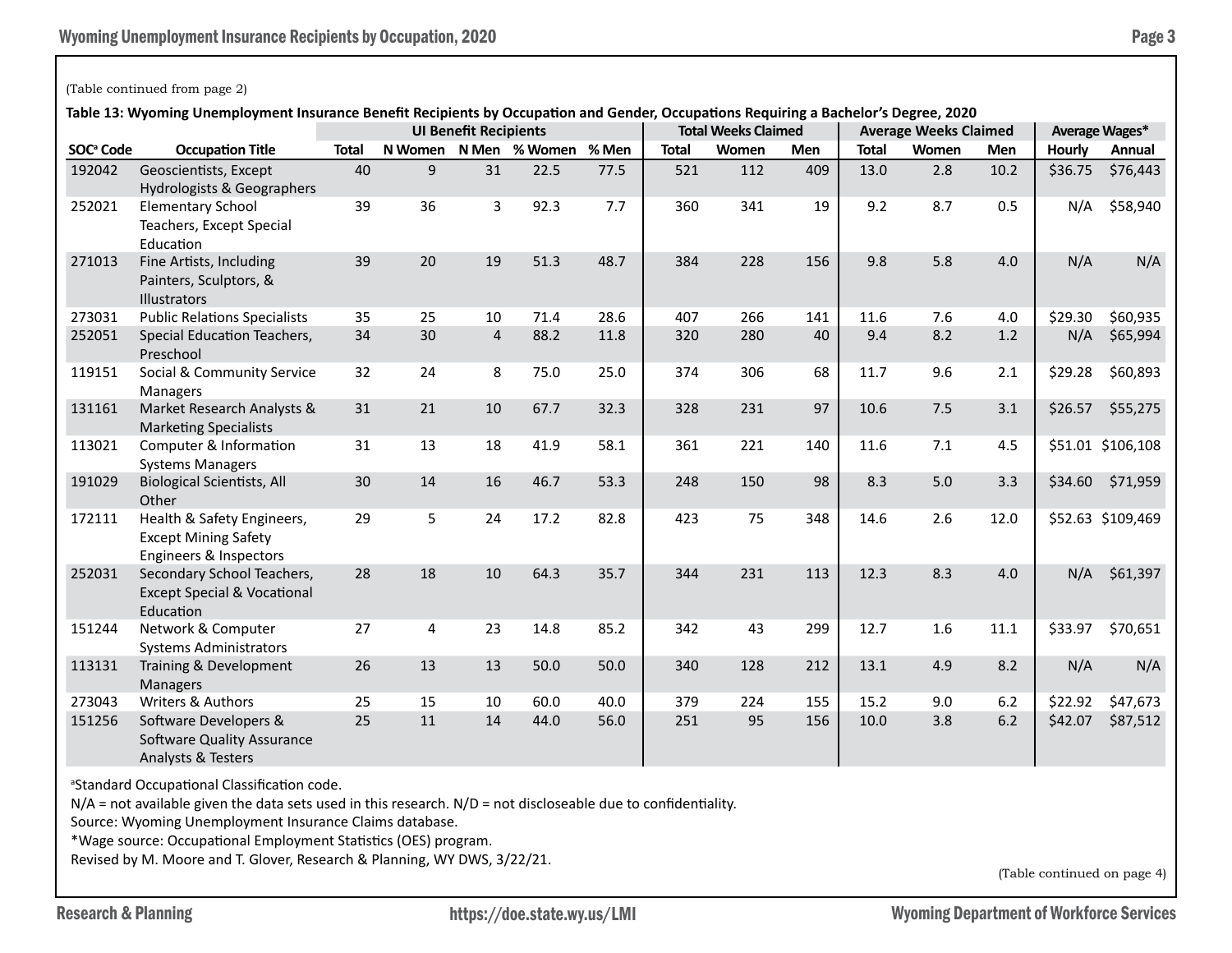# (Table continued from page 3)

**Table 13: Wyoming Unemployment Insurance Benefit Recipients by Occupation and Gender, Occupations Requiring a Bachelor's Degree, 2020**

|                       |                                                                                                   | <b>UI Benefit Recipients</b> |                |                |               |       | <b>Total Weeks Claimed</b> |       |            | <b>Average Weeks Claimed</b> | Average Wages* |      |         |           |
|-----------------------|---------------------------------------------------------------------------------------------------|------------------------------|----------------|----------------|---------------|-------|----------------------------|-------|------------|------------------------------|----------------|------|---------|-----------|
| SOC <sup>ª</sup> Code | <b>Occupation Title</b>                                                                           | <b>Total</b>                 | N Women        |                | N Men % Women | % Men | <b>Total</b>               | Women | <b>Men</b> | <b>Total</b>                 | Women          | Men  | Hourly  | Annual    |
| 251194                | <b>Vocational Education</b><br>Teachers, Postsecondary                                            | 25                           | 11             | 14             | 44.0          | 56.0  | 280                        | 145   | 135        | 11.2                         | 5.8            | 5.4  | \$27.59 | \$57,383  |
| 172051                | <b>Civil Engineers</b>                                                                            | 25                           | 5              | 20             | 20.0          | 80.0  | 256                        | 66    | 190        | 10.2                         | 2.6            | 7.6  | \$43.54 | \$90,572  |
| 271025                | <b>Interior Designers</b>                                                                         | 23                           | 19             | 4              | 82.6          | 17.4  | 323                        | 297   | 26         | 14.0                         | 12.9           | 1.1  | \$30.18 | \$62,772  |
| 273011                | Radio & Television<br>Announcers                                                                  | 23                           | 8              | 15             | 34.8          | 65.2  | 335                        | 130   | 205        | 14.6                         | 5.7            | 8.9  | \$18.36 | \$38,190  |
| 112011                | <b>Advertising &amp; Promotions</b><br>Managers                                                   | 22                           | 15             | $\overline{7}$ | 68.2          | 31.8  | 275                        | 184   | 91         | 12.5                         | 8.4            | 4.1  | \$43.00 | \$89,435  |
| 273023                | News Analysts, Reporters,<br>& Journalists                                                        | 22                           | 13             | 9              | 59.1          | 40.9  | 238                        | 162   | 76         | 10.8                         | 7.4            | 3.5  | \$14.46 | \$30,068  |
| 131041                | Compliance Officers, Except<br>Agriculture, Construction,<br>Health & Safety, &<br>Transportation | 22                           | 11             | 11             | 50.0          | 50.0  | 259                        | 93    | 166        | 11.8                         | 4.2            | 7.5  | \$31.97 | \$66,505  |
| 119121                | <b>Natural Sciences Managers</b>                                                                  | 22                           | 5              | 17             | 22.7          | 77.3  | 275                        | 48    | 227        | 12.5                         | 2.2            | 10.3 | \$46.69 | \$97,113  |
| 191032                | Foresters                                                                                         | 21                           | 4              | 17             | 19.0          | 81.0  | 217                        | 39    | 178        | 10.3                         | 1.9            | 8.5  | \$29.69 | \$61,763  |
| 292010                | <b>Clinical Laboratory</b><br>Technologists & Technicians                                         | 20                           | 16             | $\overline{4}$ | 80.0          | 20.0  | 184                        | 153   | 31         | 9.2                          | 7.7            | 1.6  | N/A     | N/A       |
| 119041                | <b>Engineering Managers</b>                                                                       | 20                           | 5              | 15             | 25.0          | 75.0  | 162                        | 11    | 151        | 8.1                          | 0.6            | 7.6  | \$65.50 | \$136,242 |
| 211091                | <b>Health Educators</b>                                                                           | 19                           | N/D            | N/D            | N/D           | N/D   | N/D                        | N/D   | N/D        | N/D                          | N/D            | N/D  | \$25.39 | \$52,820  |
| 151211                | <b>Computer Systems Analysts</b>                                                                  | 19                           | $\overline{7}$ | 12             | 36.8          | 63.2  | 210                        | 119   | 91         | 11.1                         | 6.3            | 4.8  | \$32.98 | \$68,605  |
| 172041                | <b>Chemical Engineers</b>                                                                         | 18                           | $\overline{7}$ | 11             | 38.9          | 61.1  | 236                        | 96    | 140        | 13.1                         | 5.3            | 7.8  | \$50.44 | \$104,919 |
| 131051                | <b>Cost Estimators</b>                                                                            | 18                           | N/D            | N/D            | N/D           | N/D   | N/D                        | N/D   | N/D        | N/D                          | N/D            | N/D  | \$35.05 | \$72,905  |
| 419031                | <b>Sales Engineers</b>                                                                            | 18                           | N/D            | N/D            | N/D           | N/D   | N/D                        | N/D   | N/D        | N/D                          | N/D            | N/D  | N/A     | N/A       |
| 172151                | Mining & Geological<br>Engineers, Including Mining<br><b>Safety Engineers</b>                     | 18                           | 0              | 18             | 0.0           | 100.0 | 219                        | 0     | 219        | 12.2                         | 0.0            | 12.2 | \$45.20 | \$94,015  |
| 192041                | <b>Environmental Scientists &amp;</b><br>Specialists, Including Health                            | 16                           | 6              | 10             | 37.5          | 62.5  | 239                        | 44    | 195        | 14.9                         | 2.8            | 12.2 | \$32.97 | \$68,581  |
| 112030                | <b>Public Relations &amp;</b><br><b>Fundraising Managers</b>                                      | 15                           | 12             | 3              | 80.0          | 20.0  | 147                        | 111   | 36         | 9.8                          | 7.4            | 2.4  | N/A     | N/A       |

a Standard Occupational Classification code.

 $N/A$  = not available given the data sets used in this research.  $N/D$  = not discloseable due to confidentiality.

Source: Wyoming Unemployment Insurance Claims database.

\*Wage source: Occupational Employment Statistics (OES) program.

Revised by M. Moore and T. Glover, Research & Planning, WY DWS, 3/22/21.

(Table continued on page 5)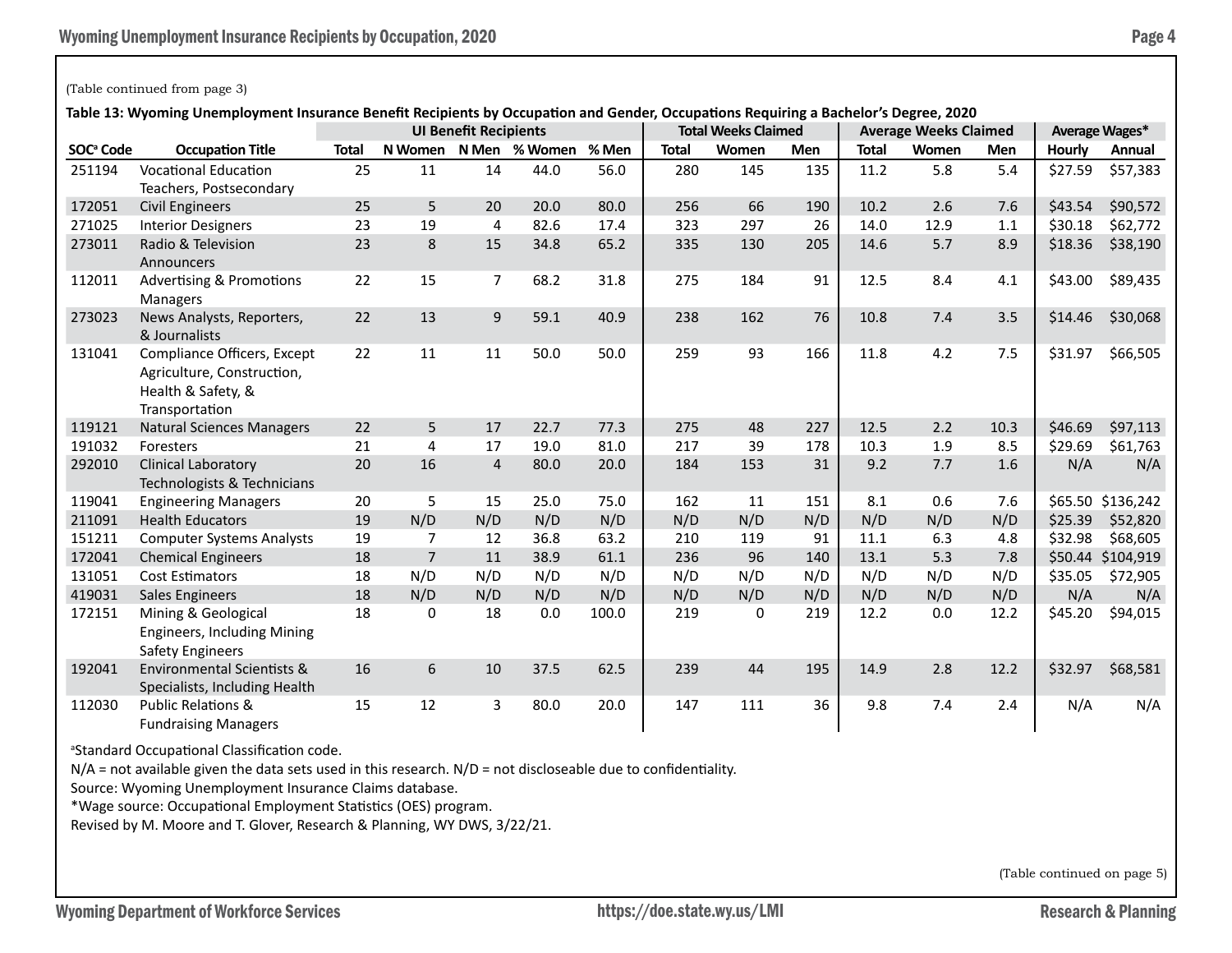# (Table continued from page 4)

**Table 13: Wyoming Unemployment Insurance Benefit Recipients by Occupation and Gender, Occupations Requiring a Bachelor's Degree, 2020**

|                       |                                                                                | <b>UI Benefit Recipients</b> |                |     |               |       | <b>Total Weeks Claimed</b> |       |     | <b>Average Weeks Claimed</b> | Average Wages* |      |               |           |
|-----------------------|--------------------------------------------------------------------------------|------------------------------|----------------|-----|---------------|-------|----------------------------|-------|-----|------------------------------|----------------|------|---------------|-----------|
| SOC <sup>ª</sup> Code | <b>Occupation Title</b>                                                        | <b>Total</b>                 | N Women        |     | N Men % Women | % Men | <b>Total</b>               | Women | Men | <b>Total</b>                 | Women          | Men  | <b>Hourly</b> | Annual    |
| 119039                | <b>Education Administrators,</b><br>All Other                                  | 15                           | 10             | 5   | 66.7          | 33.3  | 221                        | 89    | 132 | 14.7                         | 5.9            | 8.8  | \$44.24       | \$92,011  |
| 273041                | Editors                                                                        | 15                           | 9              | 6   | 60.0          | 40.0  | 165                        | 124   | 41  | 11.0                         | 8.3            | 2.7  | \$24.33       | \$50,606  |
| 132031                | <b>Budget Analysts</b>                                                         | 15                           | $\overline{4}$ | 11  | 26.7          | 73.3  | 131                        | 36    | 95  | 8.7                          | 2.4            | 6.3  | \$32.50       | \$67,598  |
| 252058                | <b>Special Education Teachers,</b><br>Secondary School                         | 14                           | 11             | 3   | 78.6          | 21.4  | 103                        | 98    | 5   | 7.4                          | 7.0            | 0.4  | N/A           | \$62,164  |
| 291129                | Therapists, All Other                                                          | 14                           | 11             | 3   | 78.6          | 21.4  | 146                        | 123   | 23  | 10.4                         | 8.8            | 1.6  | N/A           | N/A       |
| 172112                | <b>Industrial Engineers</b>                                                    | 14                           | 4              | 10  | 28.6          | 71.4  | 130                        | 48    | 82  | 9.3                          | 3.4            | 5.9  | \$52.35       | \$108,886 |
| 172081                | <b>Environmental Engineers</b>                                                 | 14                           | 3              | 11  | 21.4          | 78.6  | 147                        | 31    | 116 | 10.5                         | 2.2            | 8.3  | \$44.89       | \$93,366  |
| 291031                | Dietitians & Nutritionists                                                     | 13                           | 13             | 0   | 100.0         | 0.0   | 128                        | 128   | 0   | 9.8                          | 9.8            | 0.0  | \$28.39       | \$59,044  |
| 172071                | <b>Electrical Engineers</b>                                                    | 13                           | N/D            | N/D | N/D           | N/D   | N/D                        | N/D   | N/D | N/D                          | N/D            | N/D  | \$43.34       | \$90,141  |
| 151251                | <b>Computer Programmers</b>                                                    | 13                           | 0              | 13  | 0.0           | 100.0 | 201                        | 0     | 201 | 15.5                         | 0.0            | 15.5 | \$38.64       | \$80,375  |
| 271022                | <b>Fashion Designers</b>                                                       | 12                           | N/D            | N/D | N/D           | N/D   | N/D                        | N/D   | N/D | N/D                          | N/D            | N/D  | N/A           | N/A       |
| 252022                | Middle School Teachers,<br><b>Except Special &amp; Vocational</b><br>Education | 12                           | 8              | 4   | 66.7          | 33.3  | 122                        | 75    | 47  | 10.2                         | 6.3            | 3.9  | N/A           | \$61,344  |
| 211099                | <b>Community &amp; Social Service</b><br>Specialists, All Other                | 12                           | $\overline{4}$ | 8   | 33.3          | 66.7  | 135                        | 46    | 89  | 11.3                         | 3.8            | 7.4  | \$22.86       | \$47,545  |
| 413031                | Securities, Commodities,<br>& Financial Services Sales<br>Agents               | 12                           | 4              | 8   | 33.3          | 66.7  | 141                        | 46    | 95  | 11.8                         | 3.8            | 7.9  | \$30.47       | \$63,386  |
| 172199                | Engineers, All Other                                                           | 12                           | N/D            | N/D | N/D           | N/D   | N/D                        | N/D   | N/D | N/D                          | N/D            | N/D  | \$47.17       | \$98,124  |
| 274031                | Camera Operators,<br>Television, Video, & Motion<br>Picture                    | 12                           | 0              | 12  | 0.0           | 100.0 | 190                        | 0     | 190 | 15.8                         | 0.0            | 15.8 | \$16.75       | \$34,842  |
| 172072                | Electronics Engineers,<br><b>Except Computer</b>                               | 11                           | N/D            | N/D | N/D           | N/D   | N/D                        | N/D   | N/D | N/D                          | N/D            | N/D  | \$42.14       | \$87,661  |
| 132072                | Loan Officers                                                                  | 10                           | N/D            | N/D | N/D           | N/D   | N/D                        | N/D   | N/D | N/D                          | N/D            | N/D  | \$33.73       | \$70,159  |
| 132052                | <b>Personal Financial Advisors</b>                                             | 10                           | N/D            | 8   | 20.0          | 80.0  | 193                        | 56    | 137 | 19.3                         | 5.6            | 13.7 | \$56.04       | \$116,558 |
| 171012                | Landscape Architects                                                           | 9                            | 4              | 5   | 44.4          | 55.6  | 59                         | 12    | 47  | 6.6                          | 1.3            | 5.2  | \$39.00       | \$81,121  |
| 274032                | Film & Video Editors                                                           | 9                            | 4              | 5   | 44.4          | 55.6  | 96                         | 34    | 62  | 10.7                         | 3.8            | 6.9  | N/A           | N/A       |

<sup>a</sup>Standard Occupational Classification code.

N/A = not available given the data sets used in this research. N/D = not discloseable due to confidentiality.

Source: Wyoming Unemployment Insurance Claims database.

\*Wage source: Occupational Employment Statistics (OES) program.

Revised by M. Moore and T. Glover, Research & Planning, WY DWS, 3/22/21.

(Table continued on page 6)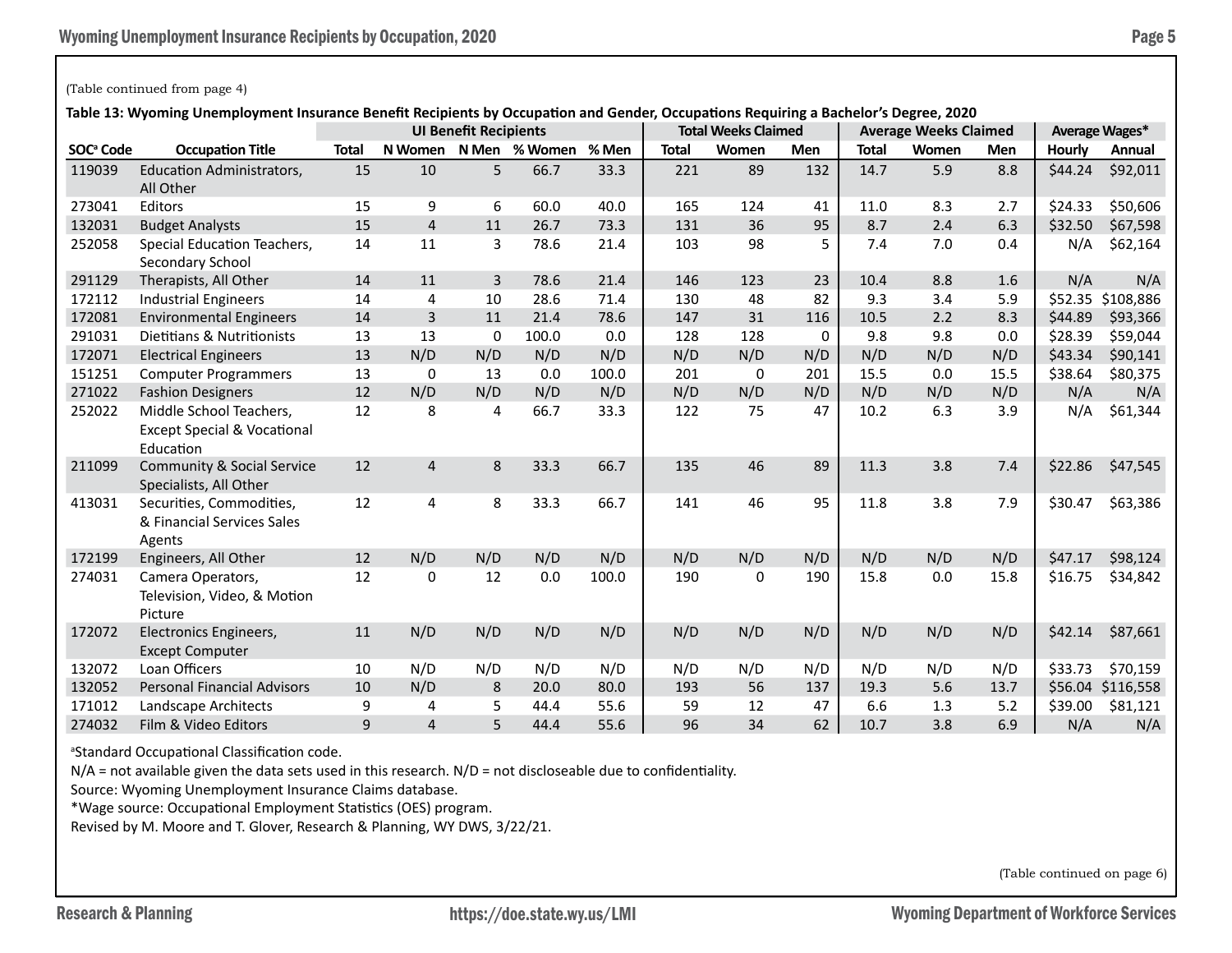### (Table continued from page 5)

**Table 13: Wyoming Unemployment Insurance Benefit Recipients by Occupation and Gender, Occupations Requiring a Bachelor's Degree, 2020**

|                       |                                                                                                          | <b>UI Benefit Recipients</b> |     |             |                       |       | <b>Total Weeks Claimed</b> |       |            | <b>Average Weeks Claimed</b> | Average Wages* |     |               |           |
|-----------------------|----------------------------------------------------------------------------------------------------------|------------------------------|-----|-------------|-----------------------|-------|----------------------------|-------|------------|------------------------------|----------------|-----|---------------|-----------|
| SOC <sup>ª</sup> Code | <b>Occupation Title</b>                                                                                  | <b>Total</b>                 |     |             | N Women N Men % Women | % Men | <b>Total</b>               | Women | <b>Men</b> | <b>Total</b>                 | Women          | Men | <b>Hourly</b> | Annual    |
| 132098                | Financial & Investment<br>Analysts, Financial Risk<br>Specialists, & Financial<br>Specialists, All Other | 8                            | 5   | 3           | 62.5                  | 37.5  | 79                         | 45    | 34         | 9.9                          | 5.6            | 4.3 | \$42.59       | \$88,587  |
| 299091                | <b>Athletic Trainers</b>                                                                                 | 8                            | 5   | 3           | 62.5                  | 37.5  | 99                         | 84    | 15         | 12.4                         | 10.5           | 1.9 | N/A           | \$47,312  |
| 192031                | Chemists                                                                                                 | 8                            | 3   | 5           | 37.5                  | 62.5  | 62                         | 16    | 46         | 7.8                          | 2.0            | 5.8 | \$33.83       | \$70,368  |
| 151231                | <b>Computer Network Support</b><br><b>Specialists</b>                                                    | 8                            | N/D | N/D         | N/D                   | N/D   | N/D                        | N/D   | N/D        | N/D                          | N/D            | N/D | \$28.86       | \$60,022  |
| 271011                | <b>Art Directors</b>                                                                                     | $\overline{7}$               | N/D | N/D         | N/D                   | N/D   | N/D                        | N/D   | N/D        | N/D                          | N/D            | N/D | N/A           | N/A       |
| 254013                | Museum Technicians &<br>Conservators                                                                     | $\overline{7}$               | 4   | 3           | 57.1                  | 42.9  | 44                         | 31    | 13         | 6.3                          | 4.4            | 1.9 | \$18.63       | \$38,751  |
| 192043                | Hydrologists                                                                                             | $\overline{7}$               | 3   | 4           | 42.9                  | 57.1  | 53                         | 31    | 22         | 7.6                          | 4.4            | 3.1 | \$32.79       | \$68,207  |
| 131081                | Logisticians                                                                                             | $\overline{7}$               | N/D | N/D         | N/D                   | N/D   | N/D                        | N/D   | N/D        | N/D                          | N/D            | N/D | \$37.01       | \$76,984  |
| 172131                | <b>Materials Engineers</b>                                                                               | $\overline{7}$               | N/D | N/D         | N/D                   | N/D   | N/D                        | N/D   | N/D        | N/D                          | N/D            | N/D | \$32.50       | \$67,610  |
| 191013                | Soil & Plant Scientists                                                                                  | $\overline{7}$               | N/D | N/D         | N/D                   | N/D   | N/D                        | N/D   | N/D        | N/D                          | N/D            | N/D | \$34.09       | \$70,903  |
| 132020                | Property Appraisers &<br>Assessors                                                                       | 6                            | N/D | N/D         | N/D                   | N/D   | N/D                        | N/D   | N/D        | N/D                          | N/D            | N/D | N/A           | N/A       |
| 211092                | <b>Probation Officers &amp;</b><br><b>Correctional Treatment</b><br><b>Specialists</b>                   | 6                            | N/D | N/D         | N/D                   | N/D   | N/D                        | N/D   | N/D        | N/D                          | N/D            | N/D | \$23.54       | \$48,970  |
| 273042                | <b>Technical Writers</b>                                                                                 | 6                            | 3   | 3           | 50.0                  | 50.0  | 37                         | 16    | 21         | 6.2                          | 2.7            | 3.5 | \$30.84       | \$64,153  |
| 273091                | Interpreters & Translators                                                                               | 6                            | 3   | 3           | 50.0                  | 50.0  | 77                         | 37    | 40         | 12.8                         | 6.2            | 6.7 | \$26.54       | \$55,199  |
| 151241                | <b>Computer Network</b><br>Architects                                                                    | 6                            | N/D | N/D         | N/D                   | N/D   | N/D                        | N/D   | N/D        | N/D                          | N/D            | N/D | \$54.95       | \$114,304 |
| 151245                | Database Administrators &<br>Architects                                                                  | 6                            | N/D | N/D         | N/D                   | N/D   | N/D                        | N/D   | N/D        | N/D                          | N/D            | N/D | \$28.06       | \$58,369  |
| 131131                | Fundraisers                                                                                              | 5                            | 5   | $\mathbf 0$ | 100.0                 | 0.0   | 31                         | 31    | 0          | 6.2                          | 6.2            | 0.0 | \$29.44       | \$61,238  |
| 252057                | Special Education Teachers,<br>Middle School                                                             | 5                            | N/D | N/D         | N/D                   | N/D   | N/D                        | N/D   | N/D        | N/D                          | N/D            | N/D | N/A           | \$60,359  |
| 212021                | Directors, Religious<br><b>Activities &amp; Education</b>                                                | 5                            | N/D | N/D         | N/D                   | N/D   | N/D                        | N/D   | N/D        | N/D                          | N/D            | N/D | \$16.40       | \$34,104  |

a Standard Occupational Classification code.

 $N/A$  = not available given the data sets used in this research.  $N/D$  = not discloseable due to confidentiality.

Source: Wyoming Unemployment Insurance Claims database.

\*Wage source: Occupational Employment Statistics (OES) program.

Revised by M. Moore and T. Glover, Research & Planning, WY DWS, 3/22/21.

(Table continued on page 7)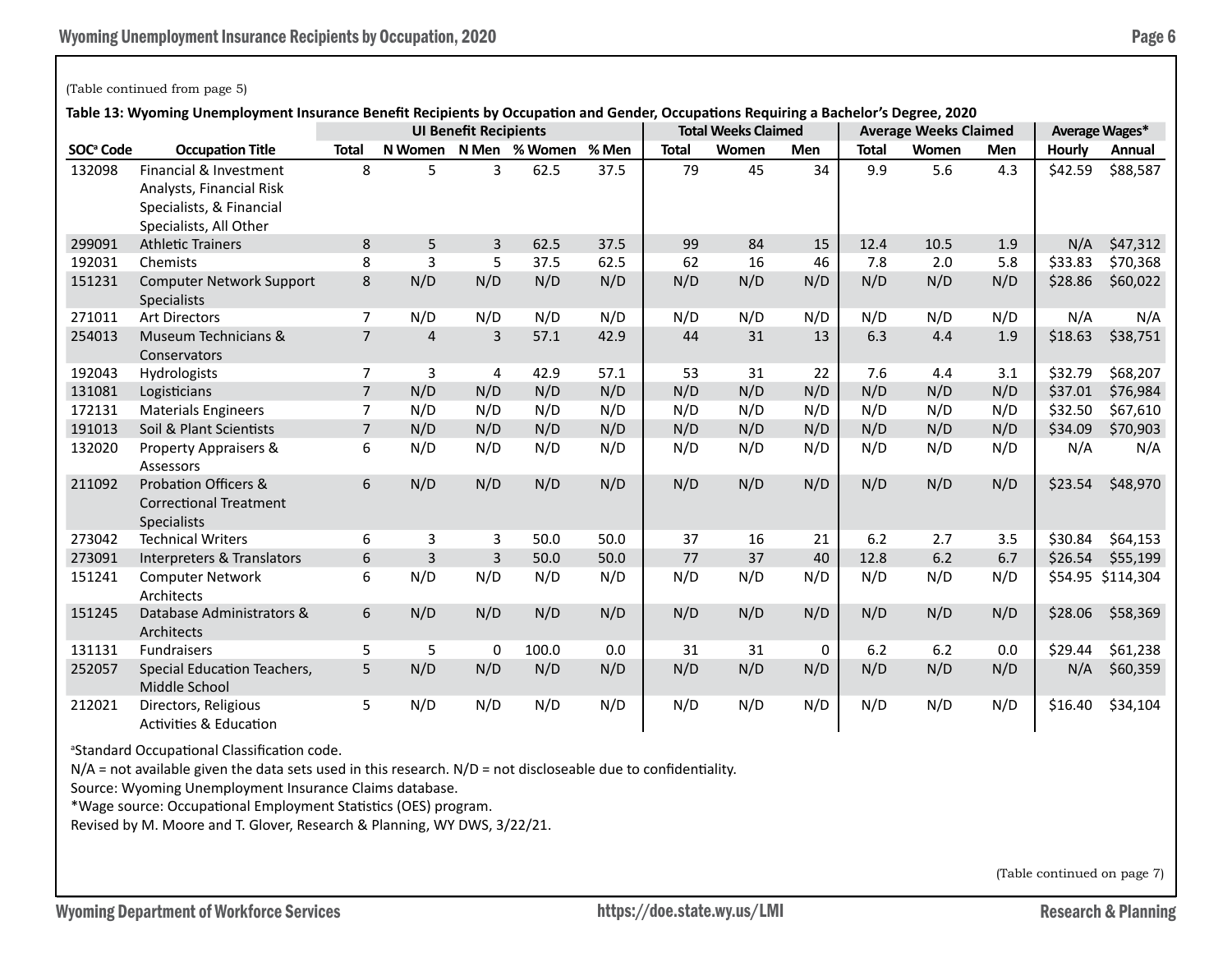# (Table continued from page 6)

**Table 13: Wyoming Unemployment Insurance Benefit Recipients by Occupation and Gender, Occupations Requiring a Bachelor's Degree, 2020**

|                       |                                                                                | <b>UI Benefit Recipients</b> |                |             |               |       | <b>Total Weeks Claimed</b> |             |            | <b>Average Weeks Claimed</b> | Average Wages* |      |         |          |
|-----------------------|--------------------------------------------------------------------------------|------------------------------|----------------|-------------|---------------|-------|----------------------------|-------------|------------|------------------------------|----------------|------|---------|----------|
| SOC <sup>ª</sup> Code | <b>Occupation Title</b>                                                        | <b>Total</b>                 | N Women        |             | N Men % Women | % Men | <b>Total</b>               | Women       | <b>Men</b> | <b>Total</b>                 | Women          | Men  | Hourly  | Annual   |
| 253011                | Adult Literacy, Remedial<br>Education, & GED Teachers<br>& Instructors         | 5                            | N/D            | N/D         | N/D           | N/D   | N/D                        | N/D         | N/D        | N/D                          | N/D            | N/D  | \$24.27 | \$50,482 |
| 271021                | Commercial & Industrial<br>Designers                                           | 5                            | N/D            | N/D         | N/D           | N/D   | N/D                        | N/D         | N/D        | N/D                          | N/D            | N/D  | N/A     | N/A      |
| 272041                | Music Directors &<br>Composers                                                 | 5                            | N/D            | N/D         | N/D           | N/D   | N/D                        | N/D         | N/D        | N/D                          | N/D            | N/D  | N/A     | N/A      |
| 119161                | <b>Emergency Management</b><br><b>Directors</b>                                | 5                            | N/D            | N/D         | N/D           | N/D   | N/D                        | N/D         | N/D        | N/D                          | N/D            | N/D  | \$28.48 | \$59,237 |
| 194061                | Social Science Research<br>Assistants                                          | 5                            | N/D            | N/D         | N/D           | N/D   | N/D                        | N/D         | N/D        | N/D                          | N/D            | N/D  | N/A     | N/A      |
| 271014                | Special Effects Artists &<br>Animators                                         | 5                            | N/D            | N/D         | N/D           | N/D   | N/D                        | N/D         | N/D        | N/D                          | N/D            | N/D  | N/A     | N/A      |
| 211029                | Social Workers, All Other                                                      | 4                            | $\overline{4}$ | $\mathbf 0$ | 100.0         | 0.0   | 86                         | 86          | $\Omega$   | 21.5                         | 21.5           | 0.0  | \$27.65 | \$57,519 |
| 291125                | <b>Recreational Therapists</b>                                                 | 4                            | 4              | $\mathbf 0$ | 100.0         | 0.0   | 37                         | 37          | 0          | 9.3                          | 9.3            | 0.0  | \$24.89 | \$51,768 |
| 171011                | Architects, Except<br>Landscape & Naval                                        | $\overline{4}$               | N/D            | N/D         | N/D           | N/D   | N/D                        | N/D         | N/D        | N/D                          | N/D            | N/D  | \$40.71 | \$84,678 |
| 252059                | Special Education Teachers,<br>All Other                                       | 4                            | N/D            | N/D         | N/D           | N/D   | N/D                        | N/D         | N/D        | N/D                          | N/D            | N/D  | N/A     | N/A      |
| 131011                | <b>Agents &amp; Business</b><br>Managers of Artists,<br>Performers, & Athletes | 4                            | N/D            | N/D         | N/D           | N/D   | N/D                        | N/D         | N/D        | N/D                          | N/D            | N/D  | N/A     | N/A      |
| 271029                | Designers, All Other                                                           | 4                            | N/D            | N/D         | N/D           | N/D   | N/D                        | N/D         | N/D        | N/D                          | N/D            | N/D  | N/A     | N/A      |
| 551019                | Military Officer Special &<br><b>Tactical Operations L</b>                     | 4                            | N/D            | N/D         | N/D           | N/D   | N/D                        | N/D         | N/D        | N/D                          | N/D            | N/D  | N/A     | N/A      |
| 212011                | Clergy                                                                         | 4                            | 0              | 4           | 0.0           | 100.0 | 92                         | $\mathbf 0$ | 92         | 23.0                         | 0.0            | 23.0 | \$28.18 | \$58,621 |
| 132041                | <b>Credit Analysts</b>                                                         | 3                            | N/D            | N/D         | N/D           | N/D   | N/D                        | N/D         | N/D        | N/D                          | N/D            | N/D  | \$28.68 | \$59,658 |
| 152031                | <b>Operations Research</b><br>Analysts                                         | 3                            | N/D            | N/D         | N/D           | N/D   | N/D                        | N/D         | N/D        | N/D                          | N/D            | N/D  | \$31.09 | \$64,677 |
| 259099                | <b>Educational Instruction &amp;</b><br>Library Workers, All Other             | 3                            | N/D            | N/D         | N/D           | N/D   | N/D                        | N/D         | N/D        | N/D                          | N/D            | N/D  | \$20.67 | \$42,994 |
| 291128                | <b>Exercise Physiologists</b>                                                  | 3                            | N/D            | N/D         | N/D           | N/D   | N/D                        | N/D         | N/D        | N/D                          | N/D            | N/D  | \$28.54 | \$59,357 |

a Standard Occupational Classification code.

N/A = not available given the data sets used in this research. N/D = not discloseable due to confidentiality.

Source: Wyoming Unemployment Insurance Claims database.

\*Wage source: Occupational Employment Statistics (OES) program.

Revised by M. Moore and T. Glover, Research & Planning, WY DWS, 3/22/21.

(Table continued on page 8)